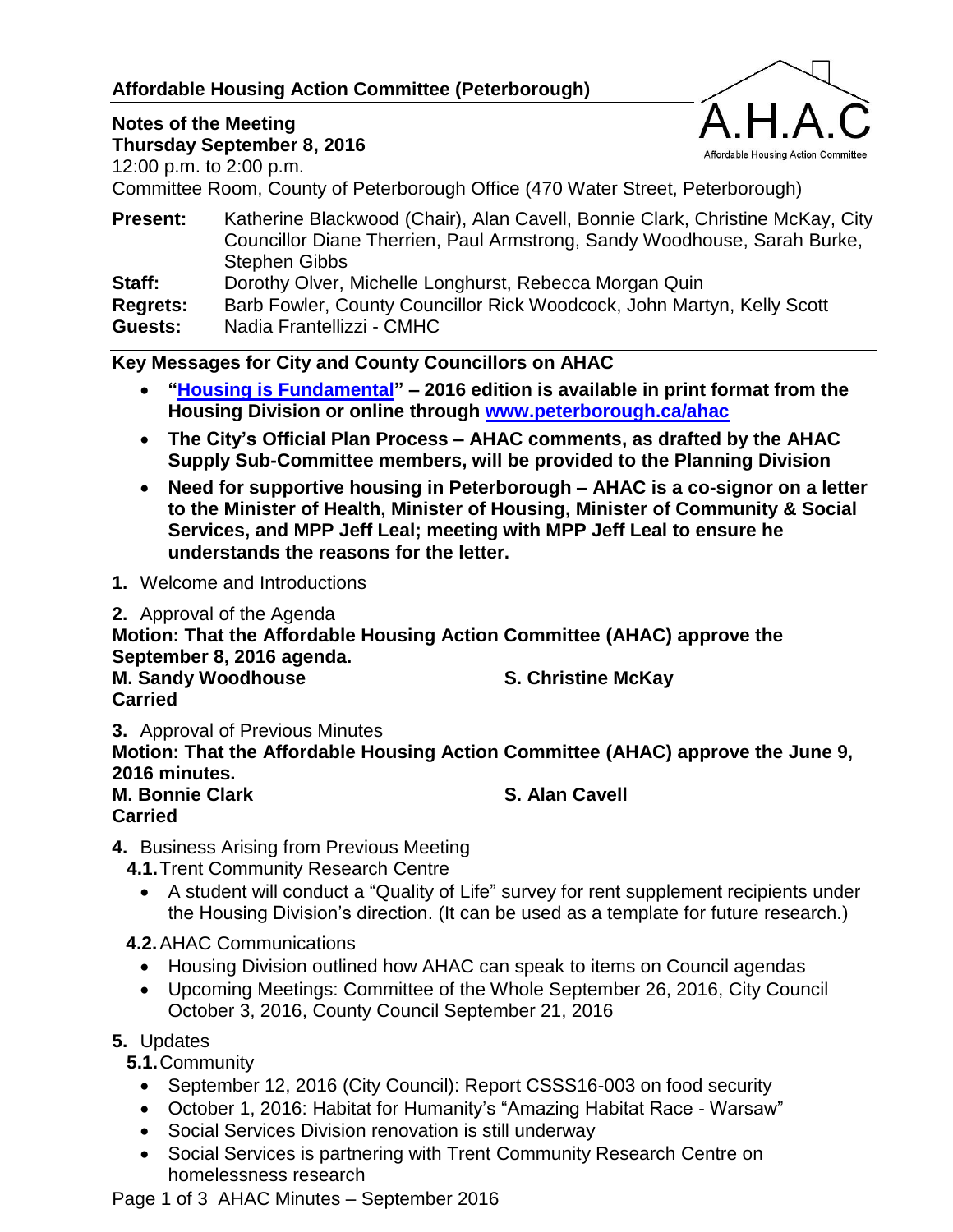# **Affordable Housing Action Committee (Peterborough)**

## **Minutes of the Meeting Thursday June 9, 2016**



**5.2.**Housing Division

- Social Infrastructure Fund 2016 includes expansion of the IAH program stream and a new social housing repair stream (SHIP)
- Capital investments in affordable housing units will be made at the new Brock Mission and at Peterborough Housing Corporation's McRae Campus
- **5.3.**Homelessness Support Services Coordinating Committee (HSSCC) no meeting since last update
- **5.4.**Peterborough Poverty Reduction Network (PPRN)
	- October 13, 2016 (Joint Service Steering Committee): Strategic Plan presentation
- **5.5.**Ontario Non-Profit Housing Association (ONPHA)
	- Craig Adams and Kathy Blackwood will be presenting the Road Map for Housing Developers at the conference in November

### **Motion: That AHAC approves up to \$1500 for Christine McKay to register and attend the Ontario Non-Profit Housing Association conference on November 4 to 6 in Toronto Ontario representing AHAC, with adherence to the City's spending guidelines. M. Alan Cavell S. Bonnie Clarke Carried**

**5.6.**Canadian Housing & Renewal Association (CHRA)

- AHAC members to individually give input on a National Housing Strategy at [www.letstalkhousing.ca](http://www.letstalkhousing.ca/)
- AHAC response will be developed at the regularly scheduled October AHAC meeting
- **6.** Progress Reports (AHAC Sub-Committees, Adhoc Committees and Working Groups)
	- **6.1.**Community Education
		- Housing is Fundamental 2016 is finalized and printed
		- AHAC members will track who receives copies through their organization-related contacts

**Motion: That AHAC accept the 2016 edition of Housing is Fundamental and endorses the presentation as spoken today by Paul Armstrong (Community Education Sub-Committee Chair) at the Joint Services Steering Committee meeting on September 8, 2016 and as a delegation at City Council October 3, 2016 and at County Council (2016 date to be confirmed).**

**Carried**

**M. Sarah Burke S. Sandy Woodhouse**

**6.2.**Services - See 5.3 above

**6.3.**Supply – June, July, August and September 2016 notes are available upon request **Motion: That AHAC receive and accept the AHAC Supply draft response to the City of Peterborough's Official Plan Process, to be forwarded to the Planning Division. M. Alan Cavell S. City Councillor Diane Therrien Carried**

 AHAC Main recognized the contributions made by AHAC Supply Sub-committee Co-Chair Dawn Berry-Merriam and other members who worked on drafting the content for the Official Plan Process response.